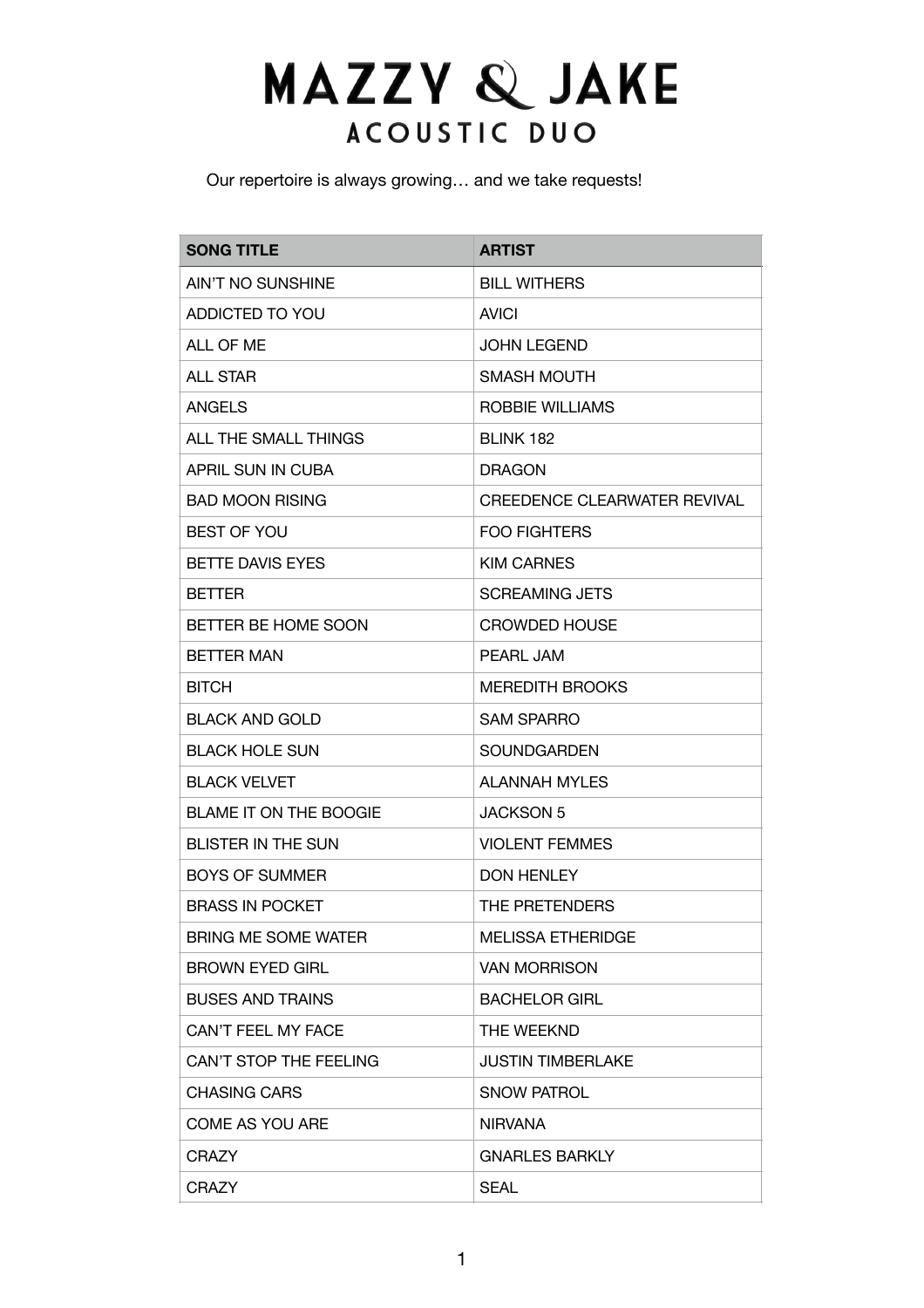| <b>SONG TITLE</b>             | <b>ARTIST</b>                       |
|-------------------------------|-------------------------------------|
| CRAZY LIL THING CALLED LOVE   | <b>QUEEN</b>                        |
| <b>CRYIN' SHAME</b>           | <b>DIESEL</b>                       |
| <b>DANCE MONKEY</b>           | <b>TONES AND I</b>                  |
| DANCING IN THE MOONLIGHT      | <b>TOPLOADER</b>                    |
| <b>DANCING QUEEN</b>          | ABBA                                |
| <b>DEAD OR ALIVE</b>          | <b>BON JOVI</b>                     |
| <b>DON'T CHANGE</b>           | <b>INXS</b>                         |
| <b>DREAMS</b>                 | FLEETWOOD MAC                       |
| <b>DRIVE</b>                  | <b>INCUBUS</b>                      |
| DROPS OF JUPITER              | <b>TRAIN</b>                        |
| <b>DUMB THINGS</b>            | PAUL KELLY                          |
| <b>EAGLE ROCK</b>             | DADDY COOL                          |
| <b>EASY</b>                   | THE COMMODORES/FAITH NO MORE        |
| EX'S AND OH'S                 | <b>ELLIE KING</b>                   |
| <b>FAITH</b>                  | <b>GEORGE MICHAEL</b>               |
| <b>FALL AT YOUR FEET</b>      | <b>CROWDED HOUSE</b>                |
| <b>FAST CAR</b>               | <b>TRACY CHAPMAN</b>                |
| <b>FATHER AND SON</b>         | <b>CAT STEVENS</b>                  |
| <b>FIREWORK</b>               | <b>KATY PERRY</b>                   |
| <b>FLAME TREES</b>            | <b>COLD CHISEL</b>                  |
| <b>FORGET YOU</b>             | <b>CEELO GREEN</b>                  |
| <b>GET BACK</b>               | THE BEATLES                         |
| <b>GIMME ONE REASON</b>       | <b>TRACY CHAPMAN</b>                |
| GO YOUR OWN WAY               | FLEETWOOD MAC                       |
| HAVE YOU EVER SEEN THE RAIN   | <b>CREEDENCE CLEARWATER REVIVAL</b> |
| <b>HAND IN POCKET</b>         | <b>ALANIS MORRISETTE</b>            |
| <b>HAZARD</b>                 | <b>RICHARD MARX</b>                 |
| <b>HEART SHAPED BOX</b>       | NIRVANA                             |
| <b>HEROES</b>                 | DAVID BOWIE                         |
| <b>HEY SOUL SISTER</b>        | <b>TRAIN</b>                        |
| <b>HEY YA!</b>                | <b>OUTKAST</b>                      |
| <b>HOTEL CALIFORNIA</b>       | <b>EAGLES</b>                       |
| <b>HOUND DOG</b>              | <b>ELVIS PRESLEY</b>                |
| <b>HORSES</b>                 | DARYL BRAITHWAITE                   |
| <b>I LOVE ROCK &amp; ROLL</b> | <b>JOAN JET</b>                     |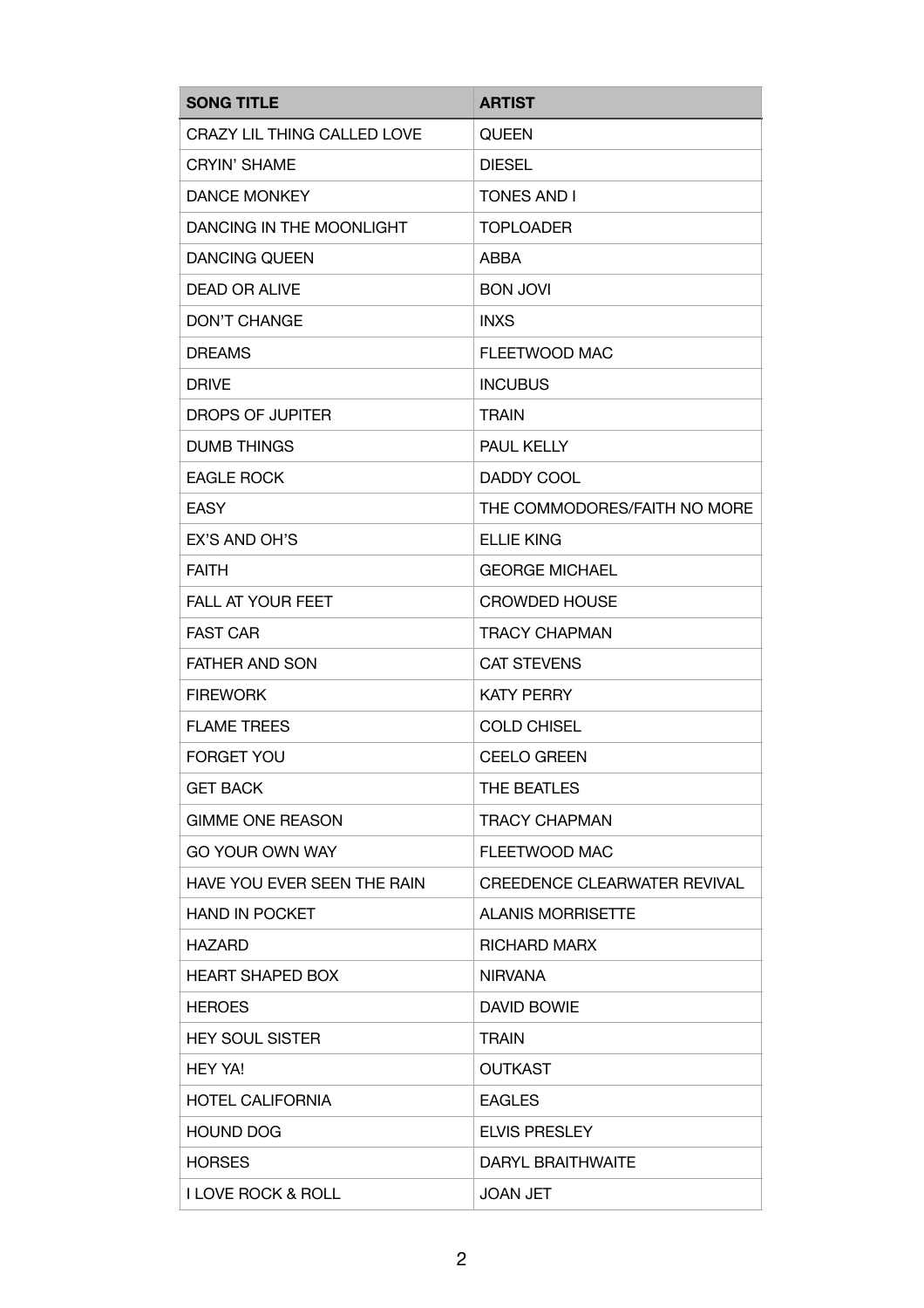| <b>SONG TITLE</b>           | <b>ARTIST</b>             |
|-----------------------------|---------------------------|
| IF I AIN'T GOT YOU          | <b>ALICIA KEYS</b>        |
| IF IT MAKES YOU HAPPY       | <b>SHERYL CROW</b>        |
| I'M ON FIRE                 | <b>BRUCE SPRINGSTEEN</b>  |
| I'M SO EXCITED              | POINTER SISTERS           |
| <b>I NEED A DOLLAR</b>      | ALOE BLAC                 |
| <b>IRONIC</b>               | <b>ALANIS MORRISETTE</b>  |
| I WANNA DANCE WITH SOMEBODY | <b>WHITNEY HOUSTON</b>    |
| <b>JESSIE'S GIRL</b>        | <b>RICK SPRINGFIELD</b>   |
| <b>JOLENE</b>               | <b>DOLLY PARTON</b>       |
| JUST THE WAY YOU ARE        | <b>BRUNO MARS</b>         |
| KILLING ME SOFTLY           | ROBERTA FLACK/ THE FUGEES |
| <b>KNOCK ON WOOD</b>        | <b>AMII STEWART</b>       |
| <b>KRYPTONITE</b>           | 3 DOORS DOWN              |
| <b>LANDSLIDE</b>            | FLEETWOOD MAC             |
| <b>LEARN TO FLY</b>         | <b>FOO FIGHTERS</b>       |
| LEAVE A LIGHT ON FOR ME     | <b>BELINDA CARLISLE</b>   |
| LET HER CRY                 | HOOTIE AND THE BLOWFISH   |
| LET IT BE                   | THE BEATLES               |
| <b>LIGHTNING CRASHES</b>    | <b>LIVE</b>               |
| <b>LINGER</b>               | <b>CRANBERRIES</b>        |
| LIVIN ON A PRAYER           | <b>BON JOVI</b>           |
| <b>LOCKED OUTTA HEAVEN</b>  | <b>BRUNO MARS</b>         |
| MAN I FEEL LIKE A WOMAN     | <b>SHANIA TWAIN</b>       |
| <b>MERCY</b>                | <b>DUFFY</b>              |
| MMM BOP                     | <b>HANSON</b>             |
| <b>MR BRIGHTSIDE</b>        | THE KILLERS               |
| <b>MR JONES</b>             | <b>COUNTING CROWS</b>     |
| <b>MY GIRL</b>              | THE TEMPTATIONS           |
| <b>MY HAPPINESS</b>         | POWDER FINGER             |
| NEVER TEAR US APART         | <b>INXS</b>               |
| NOTHING BREAKS LIKE A HEART | <b>MILEY CYRUS</b>        |
| NOTHING COMPARES TO YOU     | SINEAD O CONNOR           |
| <b>NOTHING ELSE MATTERS</b> | <b>METALLICA</b>          |
| ONE HAND IN MY POCKET       | <b>ALANIS MORRISETTE</b>  |
| <b>PRICETAG</b>             | <b>JESSIE J</b>           |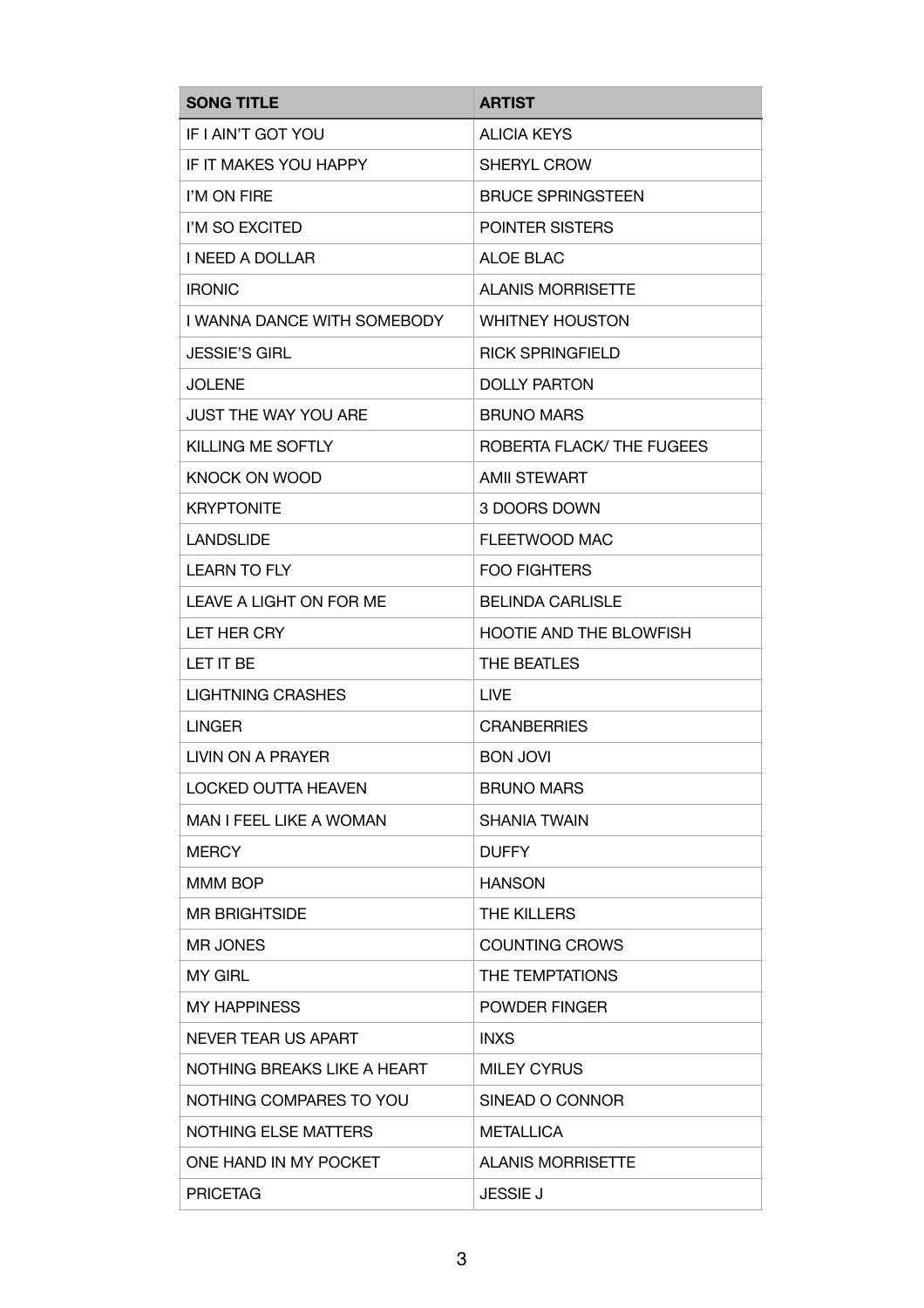| <b>SONG TITLE</b>              | <b>ARTIST</b>                |
|--------------------------------|------------------------------|
| <b>PUSH</b>                    | MATCHBOX 20                  |
| <b>REHAB</b>                   | <b>AMY WINEHOUSE</b>         |
| <b>RESPECT</b>                 | <b>ARETHA FRANKLIN</b>       |
| <b>RING OF FIRE</b>            | <b>JOHNNY CSH</b>            |
| <b>RIPTIDE</b>                 | <b>VANCE JOY</b>             |
| ROLLING IN THE DEEP            | <b>ADELE</b>                 |
| <b>RUN TO PARADISE</b>         | THE CHOIRBOYS                |
| <b>SATISFACTION</b>            | ROLLING STONES               |
| <b>SAVE TONIGHT</b>            | <b>EAGLE EYE CHERRY</b>      |
| <b>SEVEN NATION ARMY</b>       | <b>WHITE STRIPES</b>         |
| <b>SEX ON FIRE</b>             | KINGS OF LEON                |
| SHAKE IT OFF                   | <b>TAYLOR SWIFT</b>          |
| <b>SHALLOW</b>                 | LADY GAGA AND BRADLEY COOPER |
| SHE WILL BE LOVED              | <b>MAROON 5</b>              |
| <b>SHIMMER</b>                 | <b>FUEL</b>                  |
| <b>SHUT UP AND DANCE</b>       | <b>WALK THE MOON</b>         |
| <b>SHOTGUN</b>                 | <b>GEORGE EZRA</b>           |
| SIMPLY THE BEST                | <b>TINA TURNER</b>           |
| <b>SLIDE</b>                   | GOO GOO DOLLS                |
| <b>SMELLS LIKE TEEN SPIRIT</b> | <b>NIRVANA</b>               |
| <b>SMOOTH</b>                  | SANTANA ROB THOMAS           |
| <b>STARMAN</b>                 | <b>DAVID BOWIE</b>           |
| <b>STOLEN DANCE</b>            | <b>MILKY CHANCE</b>          |
| STUCK IN THE MIDDLE            | STEALER'S WHEEL              |
| SUMMER OF 69                   | <b>BRYAN ADAMS</b>           |
| <b>SUMMER RAIN</b>             | <b>BELINDA CARLISLE</b>      |
| <b>SWEET ABOUT ME</b>          | <b>GABRIELLA CILMI</b>       |
| <b>SWEET CAROLINE</b>          | <b>NEIL DIAMOND</b>          |
| SWEET CHILD OF MINE            | <b>GUNS AND ROSES</b>        |
| <b>TAINTED LOVE</b>            | <b>SOFT CELL</b>             |
| <b>TAKE ME BACK</b>            | <b>NOISEWORKS</b>            |
| <b>TEENAGE DIRTBAG</b>         | <b>WHEATUS</b>               |
| <b>TEAR DROPS</b>              | <b>WOMACK AND WOMACK</b>     |
| THE GAMBLER                    | <b>KENNY ROGERS</b>          |
| THE MIDDLE                     | <b>JIMMY EAT WORLD</b>       |